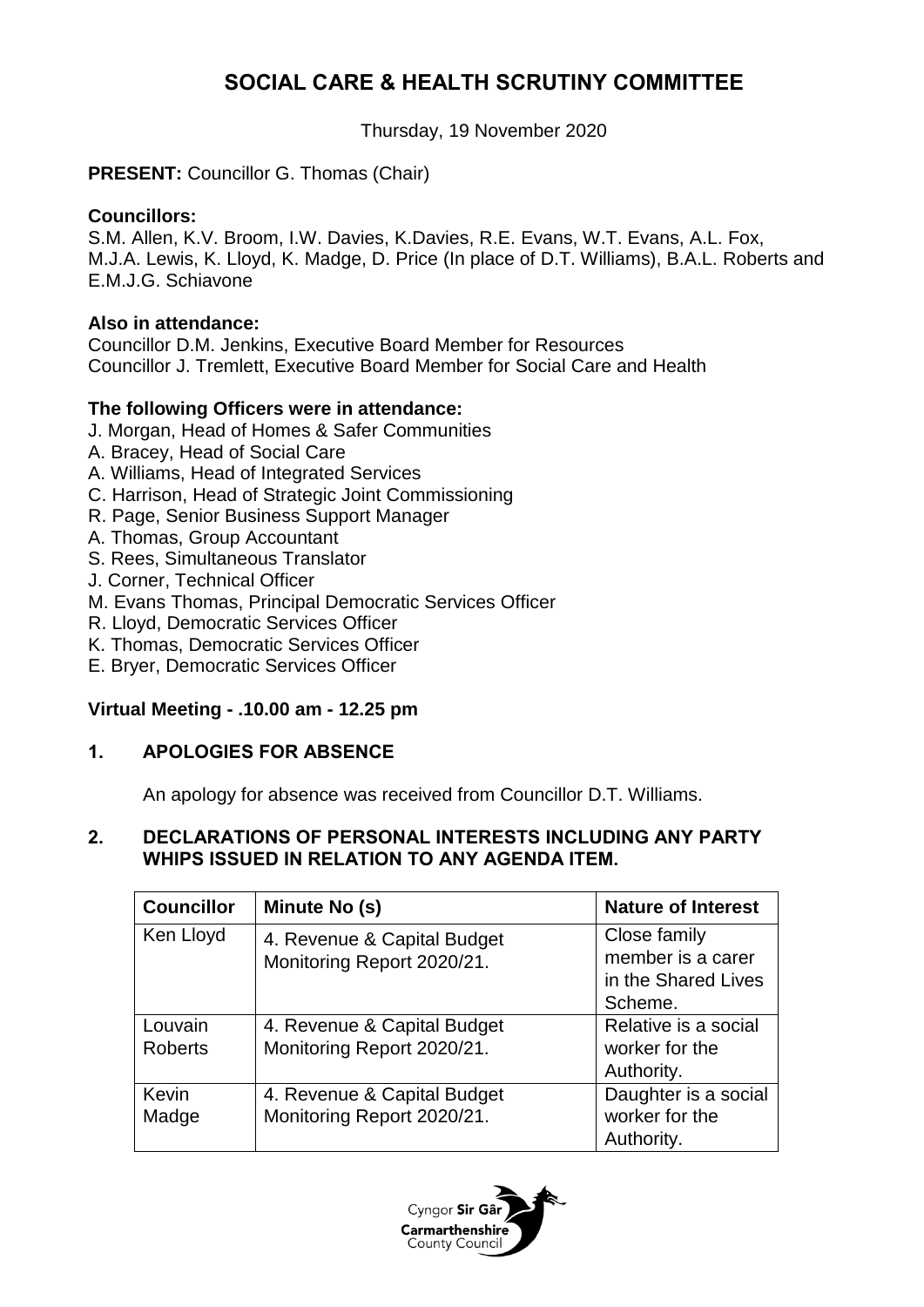| Darren | 5. Impact of Covid 19 on              | Grandmother is a    |
|--------|---------------------------------------|---------------------|
| Price  | I Carmarthenshire's Adult Social Care | service user of the |
|        | l Services.                           | Authority.          |

There were no declarations of prohibited party whips.

# **3. PUBLIC QUESTIONS (NONE RECEIVED)**

The Chair advised that no public questions had been received.

# **4. REVENUE & CAPITAL BUDGET MONITORING REPORT 2020/21**

[NOTE: Cllrs. K. Lloyd, K. Madge and B.A.L. Roberts had earlier declared an interest in this item].

The Committee considered the Revenue and Capital Budget Monitoring Report in relation to the Social Care and Health Service, which provided an update on the latest budgetary position as at  $31<sup>st</sup>$  August, 2020 in respect of the 2020/21 financial year.

The Social Care & Health Service was projecting an overspend of £898K on the revenue budget and net variance of -£155K against the 2020/21 approved capital budget. £100K of this had been vired to the Carmarthen Leisure Centre project within the Communities Department.

The Committee was advised by the Executive Board Member for Resources that the report took into account the additional funding received from Welsh Government.

A number of questions / observations were raised on the report. The main matters were as follows:

- In response to a request for further information regarding the £100K vired to Carmarthen Leisure Centre, it was confirmed that this was underspent project funding that would be vired back to Social Care.
- Concern was raised regarding the vacancies within the Occupational Therapy team. The Committee was advised there was always a  $2 - 3$ month time lag due to the recruitment process and that recruitment had not been delayed due to financial constraints.
- It was asked if the extra funding from Welsh Government was meeting the increased demand on service provisions. It was advised that quarterly claims were submitted for Covid related expenditure and that to date most of the claims had been paid. It was noted that to date only £100K (subsequently confirmed as £184k) had been deemed ineligible and that dialogue with Welsh Government regularly discussed any eligibility queries.
- In response to concerns expressed regarding the longer term impact of Covid on mental health, the Committee was advised that the Authority was very aware of the impact and that a report was due to be presented to CMT shortly.
- It was asked if Day Care Services would be re-opening sooner now that a vaccine was imminent. It was advised that the distribution of the vaccine would not be as straightforward as portrayed by the media and that there were numerous factors to be considered. However, it was agreed that

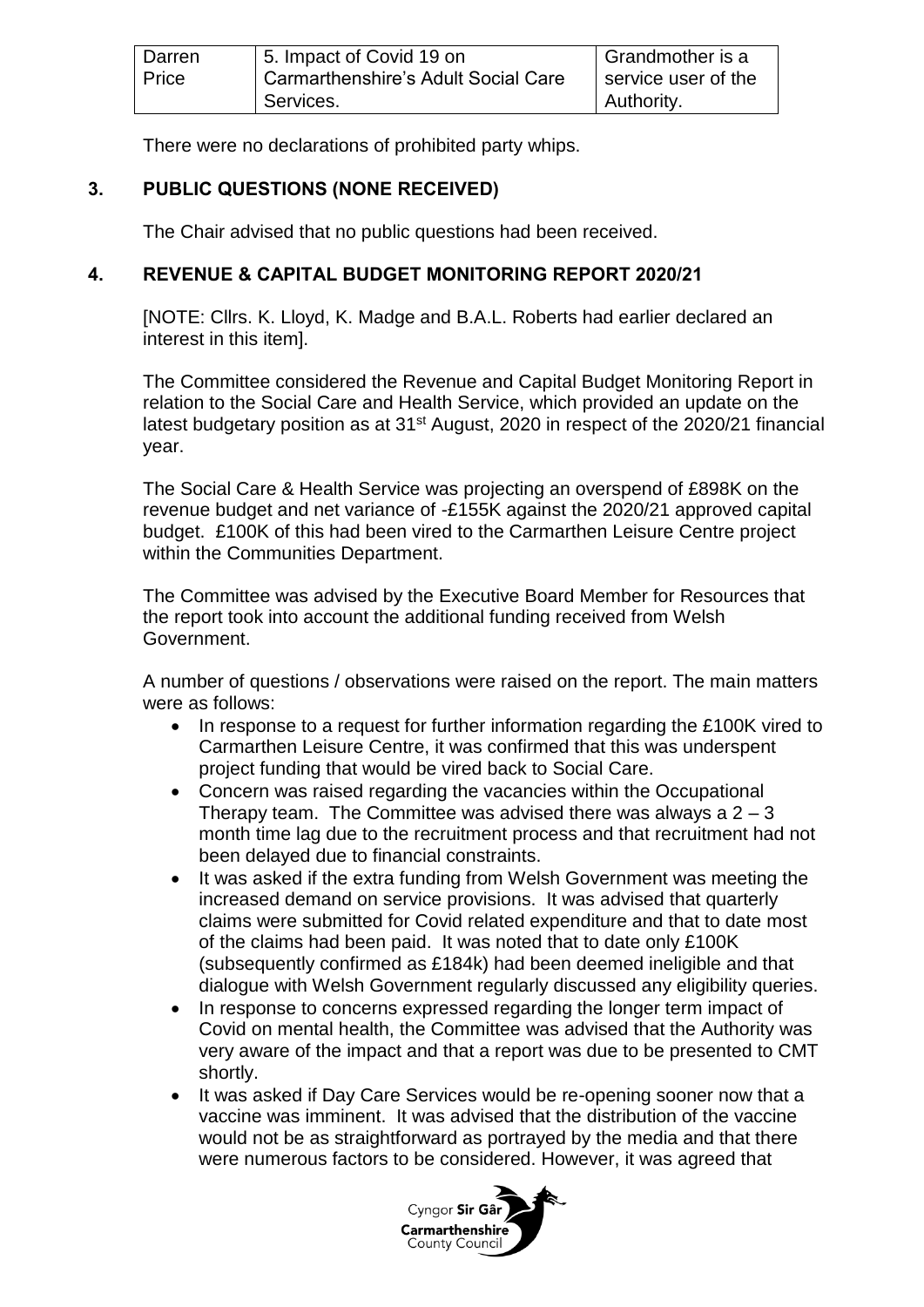should the appropriate vaccine be available re-opening Day Centres would be a priority. It was also confirmed that the Day Centre report would be presented to the Executive Board in January which the Committee would be able to scrutinise.

- Concern was raised regarding how the recent outbreak of Covid had been managed at Amman Valley Hospital. Re-assurance was given that the situation was being actively managed and that the correct procedures for infection control and use of PPE were being followed.
- In response to questions regarding the vaccination programme, the Committee was advised by the Head of Integrated Services that she was working closely with Hywel Dda Health Board and was actively involved in the process on how the vaccine would be deployed and prioritised.
- The issue of vacancies in sheltered housing complexes was raised. The Executive Board Member for Social Care and Health advised that this was a matter for the Communities department, however discussions had taken place regarding the issue and that further information would be provided.
- It was asked if the high cost of agency staff in care homes had improved and if so, how had this been achieved. It was advised that agency payments had reduced this financial year. It was thought that this was due to the reduction in staff sickness and the increase in working hours. It was also noted that the Authority had also re-deployed many of its staff into services such as Care Homes.

#### **UNANAMOUSLY RESOLVED that the report be received.**

## **5. IMPACT OF COVID-19 ON CARMARTHENSHIRE'S ADULT SOCIAL CARE SERVICES**

[NOTE: Cllr. D. Price had earlier declared an interest in this item].

The Committee received a report providing a position statement regarding the Covid-19 pandemic's impact on Adult Social Care including Integrated Services, and Commissioning.

The report described how the Authority managed the first phase of the pandemic, lessons learnt and how this informed service priorities going forward.

The Executive Board Member for Social Care & Health advised the priority had been the continuation of support to those who were receiving services and support from the Authority. Maintaining Care Home visits had been challenging however the policy was to ensure that families were allowed visits so that they could be there at the end for their loved ones. Digital solutions also played a part in maintaining communications.

A number of questions / observations were raised on the report. The main matters were as follows:

- In response to a comment on the use of independent commissioned care, the Executive Board Member for Social Care & Health stated that there was a role for both in-house and private sector provision and that it was important to get the right balance.
- It was asked if the Authority was considering quick diagnostic tests which

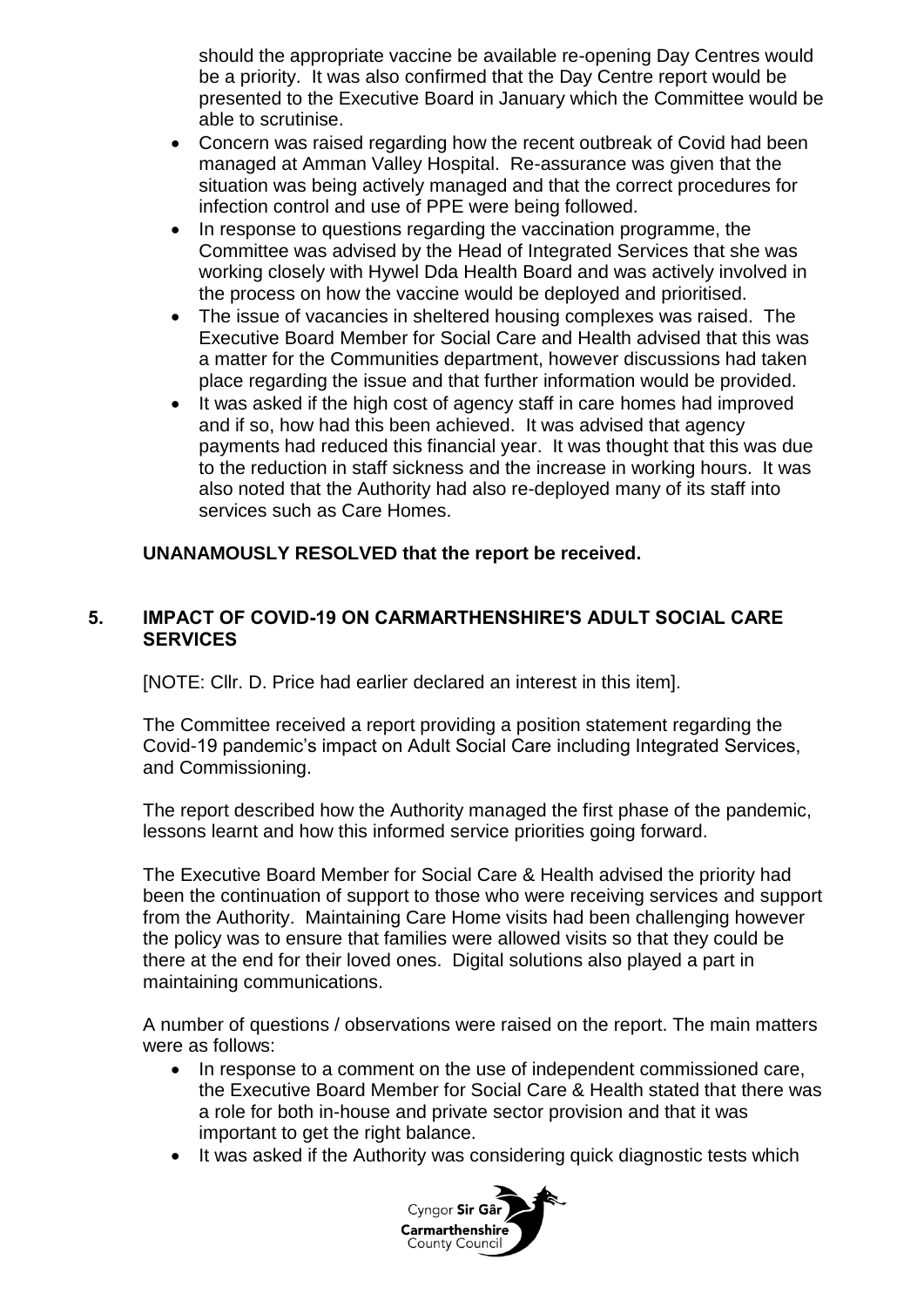would enable more care home visits to take place. It was stated that Welsh Government were proposing to trial this approach with three Local Authorities. The Committee was also advised that visits would start again next week in infection free homes and that it would be controlled to ensure robust infection control.

- Assurance was sought that there was adequate PPE provision available. The Head of Homes and Safer Communities confirmed that adequate stocks were available.
- Officers were asked how much was the Authority learning from other regions. The Committee was advised that the Authority was keeping a watching brief on what England and other regions were doing. It was stated that there was a constant dialogue between Heads of Service comparing ideas and sharing lessons learnt.
- It was stated that while we've had to adapt and make more use of technology during the pandemic this wasn't a suitable option for everyone. Officers informed the Committee that the Authority was proactively working with Digital Communities Wales and third sector partners to take a strategic review to digital solutions to support everyone. Funding had also been made available via the ICF capital bid. It was also noted that while technology had been useful, in many cases it could not replace the need for face to face assessments.
- Concern was expressed regarding the effect of working through the pandemic had had on front-line staff. The Committee was assured that the wellbeing of staff was important and that it was recognised how difficult it had been. The department had been working with Occupational Health in developing support mechanisms and various solutions had been put in place ranging from the use of teams where people could discuss their concerns to virtual picnics and quizzes. Regular supervision meetings were being held and managers were also encouraging staff to take annual leave.
- Assurance was sought that all discharges from hospital to care homes would be Covid free. The Head of Integrated Services confirmed that all residents going into care homes must have had a negative test. The only exception would be if the home already had an outbreak of Covid and if the resident already had Covid on admission to hospital. It was also noted that a test was only one level of assurance and that good use of PPE and effective infection control procedures were also required. Additionally, on admittance all new residents were isolated for 14 days to minimise potential transmission.
- It was asked if care home workers had received the £500 payment from Welsh Government. It was confirmed that nearly all in house carers had been paid and that 99% of payments have been made to care agencies. The Head of Homes and Safer Communities highlighted that some staff had donated their payments to foodbanks.

The Committee expressed their gratitude to all front-line staff and officer for their outstanding work and dedication during the pandemic.

# **UNANIMOUSLY RESOLVED that the report be received.**